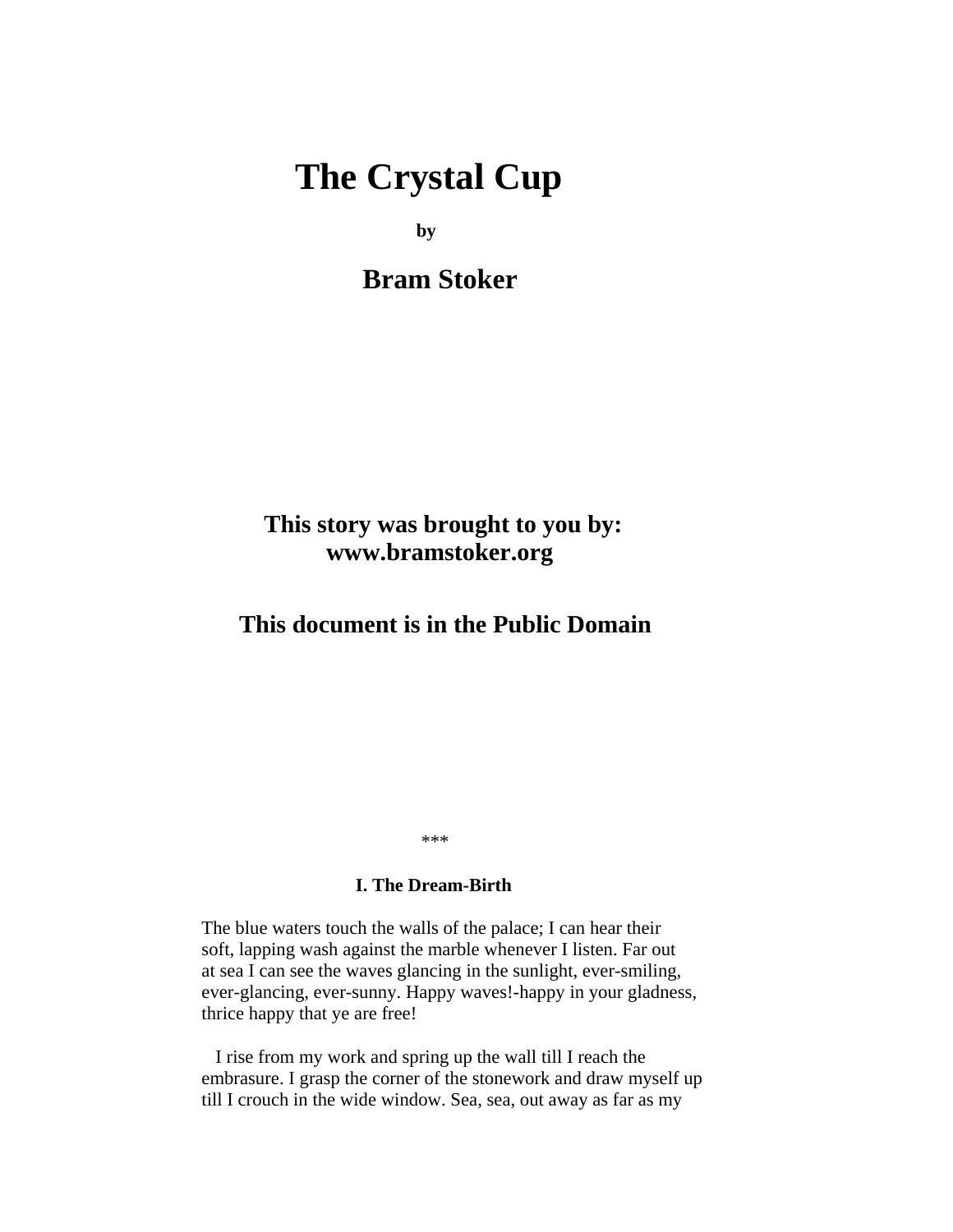vision extends. There I gaze till my eyes grow dim; and in the dimness of my eyes my spirit finds its sight. My soul flies on the wings of memory away beyond the blue, smiling sea-away beyond the glancing waves and the gleaming sails, to the land I call my home. As the minutes roll by, my actual eyesight seems to be restored, and I look round me in my old birth-house. The rude simplicity of the dwelling comes back to me as something new. There I see my old books and manuscripts and pictures, and there, away on their old shelves, high up above the door, I see my first rude efforts in art.

 How poor they seem to me now! And yet, were I free, I would not give the smallest of them for all I now possess. Possess? How I dream.

 The dream calls me back to waking life. I spring down from my window-seat and work away frantically, for every line I draw on paper, every new form that springs on the plaster, brings me nearer freedom. I will make a vase whose beauty will put to shame the glorious works of Greece in her golden prime! Surely a love like mine and a hope like mine must in time make some form of beauty spring to life! When He beholds it he will exclaim with rapture, and will order my instant freedom. I can forget my hate, and the deep debt of revenge which I owe him when I think of liberty-even from his hands. Ah! then on the wings of the morning shall I fly beyond the sea to my home-her home-and clasp her to my arms, never more to be separated!

 But, oh Spirit of Day! if she should be-No, no, I cannot think of it, or I shall go mad. Oh Time, Time! maker and destroyer of men's fortunes, why hasten so fast for others whilst thou laggest so slowly for me? Even now my home may have become desolate, and she-my bride of an hour-may sleep calmly in the cold earth. Oh this suspense will drive me mad! Work, work! Freedom is before me; Aurora is the reward of my labour!

 So I rush to my work; but to my brain and hand, heated alike, no fire or no strength descends. Half mad with despair, I beat myself against the walls of my prison, and then climb into the embrasure, and once more gaze upon the ocean, but find there no hope. And so I stay till night, casting its pall of blackness over nature, puts the possibility of effort away from me for yet another day.

 So my days go on, and grow to weeks and months. So will they grow to years, should life so long remain an unwelcome guest within me; for what is man without hope? and is not hope nigh dead within this weary breast?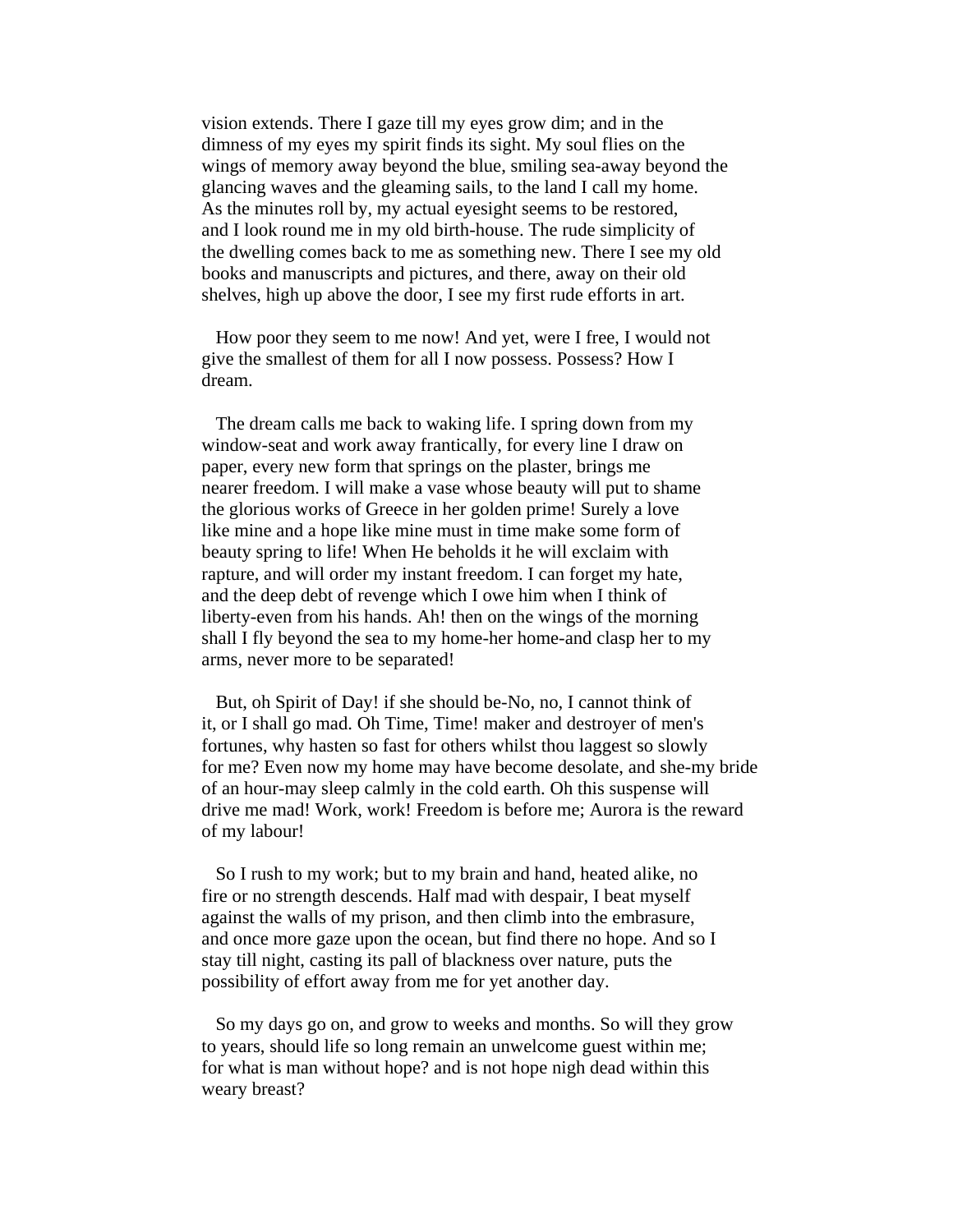Last night, in my dreams, there came, like an inspiration from the Day-Spirit, a design for my vase.

 All day my yearning for freedom-for Aurora, or news of her-had increased tenfold, and my heart and brain were on fire. Madly I beat myself, like a caged bird, against my prison-bars. Madly I leaped to my window-seat, and gazed with bursting eyeballs out on the free, open sea. And there I sat till my passion had worn itself out; and then I slept, and dreamed of thee, Aurora-of thee and freedom. In my ears I heard again the old song we used to sing together, when as children we wandered on the beach; when, as lovers, we saw the sun sink in the ocean, and I would see its glory doubled as it shone in thine eyes, and was mellowed against thy cheek; and when, as my bride, you clung to me as my arms went round you on that desert tongue of land whence rushed that band of sea-robbers that tore me away. Oh! how my heart curses those men-not men, but fiends! But one solitary gleam of joy remains from that dread encounter,-that my struggle stayed those hell-hounds, and that, ere I was stricken down, this right hand sent one of them to his home. My spirit rises as I think of that blow that saved thee from a life worse than death. With the thought I feel my cheeks burning, and my forehead swelling with mighty veins. My eyes burn, and I rush wildly round my prison-house, '0h! for one of my enemies, that I might dash out his brains against these marble walls, and trample his heart out as he lay before me!' These walls would spare him not. They are pitiless, alas! I know too well. '0h, cruel mockery of kindness, to make a palace a prison, and to taunt a captive's aching heart with forms of beauty and sculptured marble!' Wondrous, indeed, are these sculptured walls! Men call them passing fair; but oh, Aurora! with thy beauty ever before my eyes, what form that men call lovely can be fair to me? Like him who gazes sun-wards, and then sees no light on earth, from the glory that dyes his iris, so thy beauty or its memory has turned the fairest things of earth to blackness and deformity.

 In my dream last night, when in my ears came softly, like music stealing across the waters from afar, the old song we used to sing together, then to my brain, like a ray of light, came an idea whose grandeur for a moment struck me dumb. Before my eyes grew a vase of such beauty that I knew my hope was born to life, and that the Great Spirit had placed my foot on the ladder that leads from this my palace-dungeon to freedom and to thee. Today I have got a block of crystal-for only in such pellucid substance can I body forth my dream-and have commenced my work.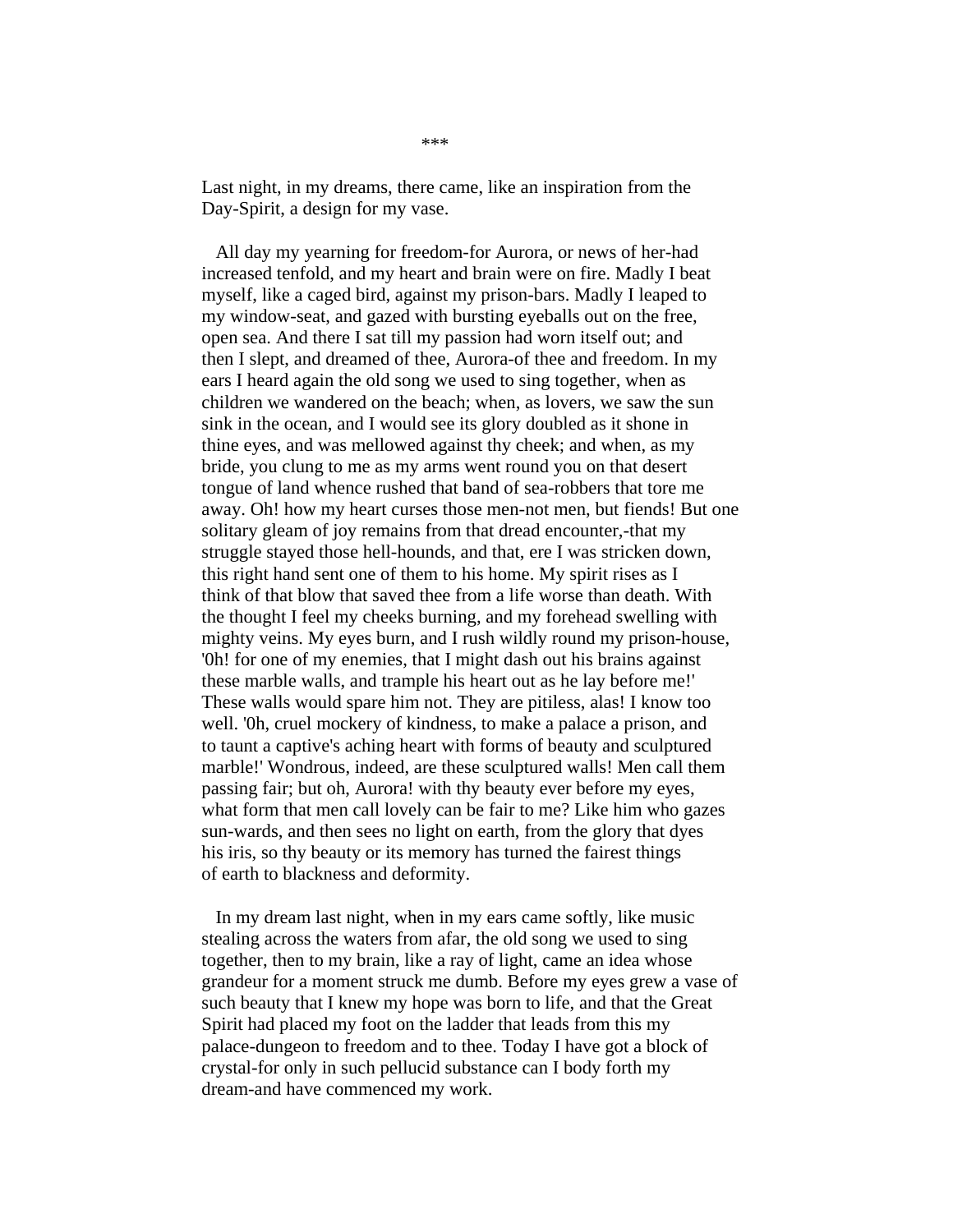I found at first that my hand had lost its cunning, and I was beginning to despair, when, like the memory of a dream, there came back in my ears the strains of the old song. I sang it softly to myself, and as I did so I grew calmer; but oh! how differently the song sounded to me when thy voice, Aurora, rose not in unison with my own! But what avails pining? To work! To work! Every touch of my chisel will bring me nearer thee.

 $***$ 

My vase is daily growing nearer to completion. I sing as I work, and my constant song is the one I love so well. I can hear the echo of my voice in the vase; and as I end, the wailing song note is prolonged in sweet, sad music in the crystal cup. I listen, ear down, and sometimes I weep as I listen, so sadly comes the echo to my song. Imperfect though it be, my voice makes sweet music, and its echo in the cup guides my hand towards perfection as I work. Would that thy voice rose and fell with mine, Aurora, and then the world would behold a vase of such beauty as never before woke up the slumbering fires of mans love for what is fair; for if I do such work in sadness, imperfect as I am in my solitude and sorrow, what would I do in joy, perfect when with thee? I know that my work is good as an artist, and I feel that it is as a man; and the cup itself, as it daily grows in beauty, gives back a clearer echo. Oh! if I worked in joy how gladly would it give back our voices! Then would we hear an echo and music such as mortals seldom hear; but now the echo, like my song, seems imperfect. I grow daily weaker; but still I work on-work with my whole soul-for am I not working for freedom and for thee?

 $***$ 

My work is nearly done. Day by day, hour by hour, the vase grows more finished. Ever clearer comes the echo whilst I sing; ever softer, ever more sad and heart-rending comes the echo of the wail at the end of the song. Day by day I grow weaker and weaker; still I work on with all my soul. At night the thought comes to me, whilst I think of thee, that I will never see thee more-that I breathe out my life into the crystal cup, and that it will last there when I am gone.

 So beautiful has it become, so much do I love it, that I could gladly die to be maker of such a work, were it not for thee-for my love for thee, and my hope of thee, and my fear for thee, and my anguish for thy grief when thou knowest I am gone.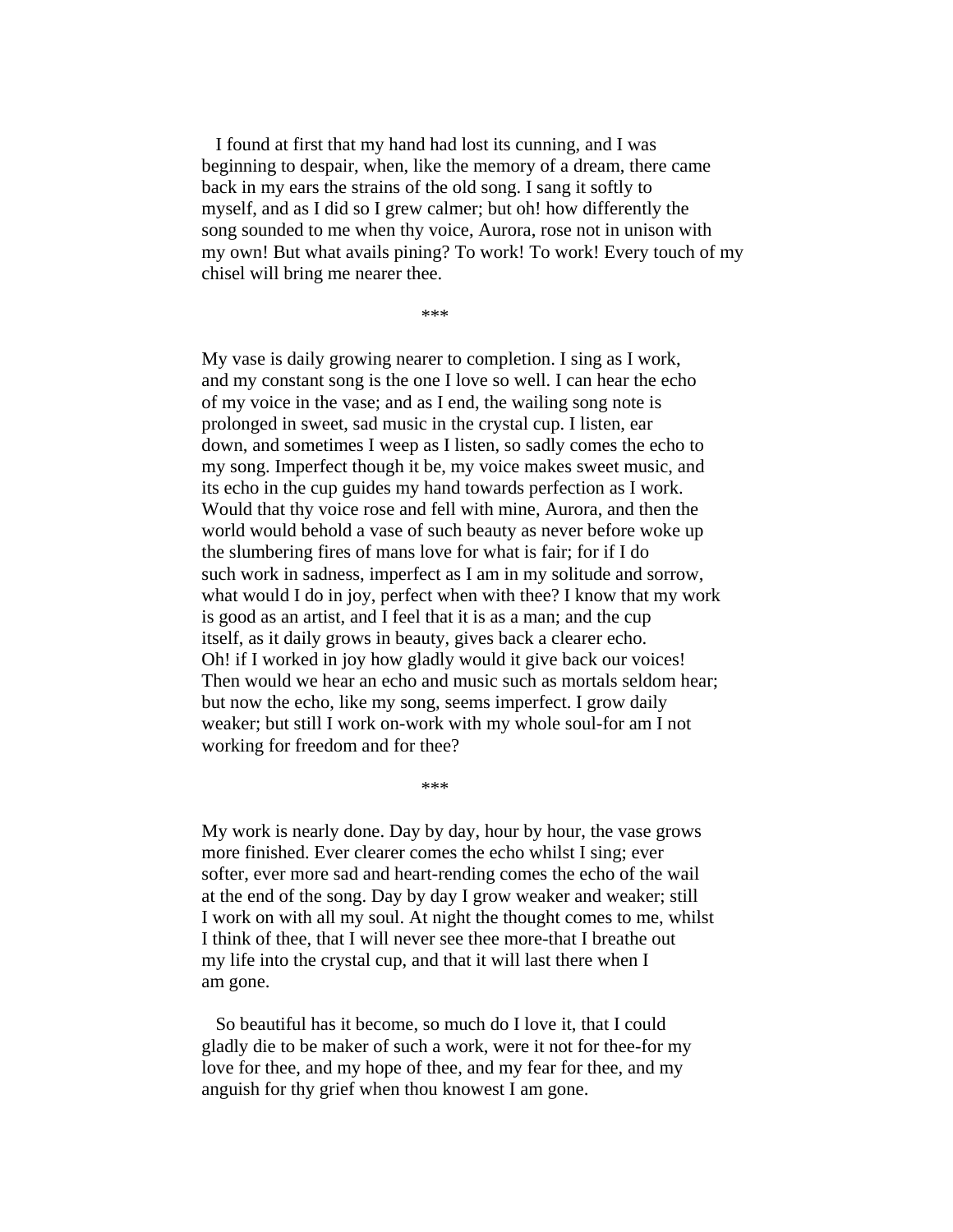My work requires but few more touches. My life is slowly ebbing away, and I feel that with my last touch my life will pass out for ever into the cup. Till that touch is given I must not die-I will not die. My hate has passed away. So great are my wrongs that revenge of mine would be too small a compensation for my woe. I leave revenge to a juster and a mightier than I. Thee, oh Aurora, I will await in the land of flowers, where thou and I will wander, never more to part, never more! Ah, never more! Farewell, Aurora-Aurora-Aurora!

#### **II. The Feast of Beauty**

The Feast of Beauty approaches rapidly, yet hardly so fast as my royal master wishes. He seems to have no other thought than to have this feast greater and better than any ever held before. Five summers ago his Feast of Beauty was nobler than all held in his sires reign together; yet scarcely was it over, and the rewards given to the victors, when he conceived the giant project whose success is to be tested when the moon reaches her full. It was boldly chosen and boldly done; chosen and done as boldly as the project of a monarch should be. But still I cannot think that it will end well. This yearning after completeness must be unsatisfied in the end-this desire that makes a monarch fling his kingly justice to the winds, and strive to reach his Mecca over a desert of blighted hopes and lost lives. But hush! I must not dare to think ill of my master or his deeds; and besides, walls have ears. I must leave alone these dangerous topics, and confine my thoughts within proper bounds.

 The moon is waxing quickly, and with its fulness comes the Feast of Beauty, whose success as a whole rests almost solely on my watchfulness and care; for if the ruler of the feast should fail in his duty, who could fill the void? Let me see what arts are represented, and what works compete. All the arts will have trophies: poetry in its various forms, and prose-writing; sculpture with carving in various metals, and glass, and wood, and ivory, and engraving gems, and setting jewels; painting on canvas, and glass, and wood, and stone and metal; music, vocal and instrumental; and dancing. If that woman will but sing, we will have a real triumph of music; but she appears sickly too. All our best artists either get ill or die, although we promise them freedom or rewards or both if they succeed.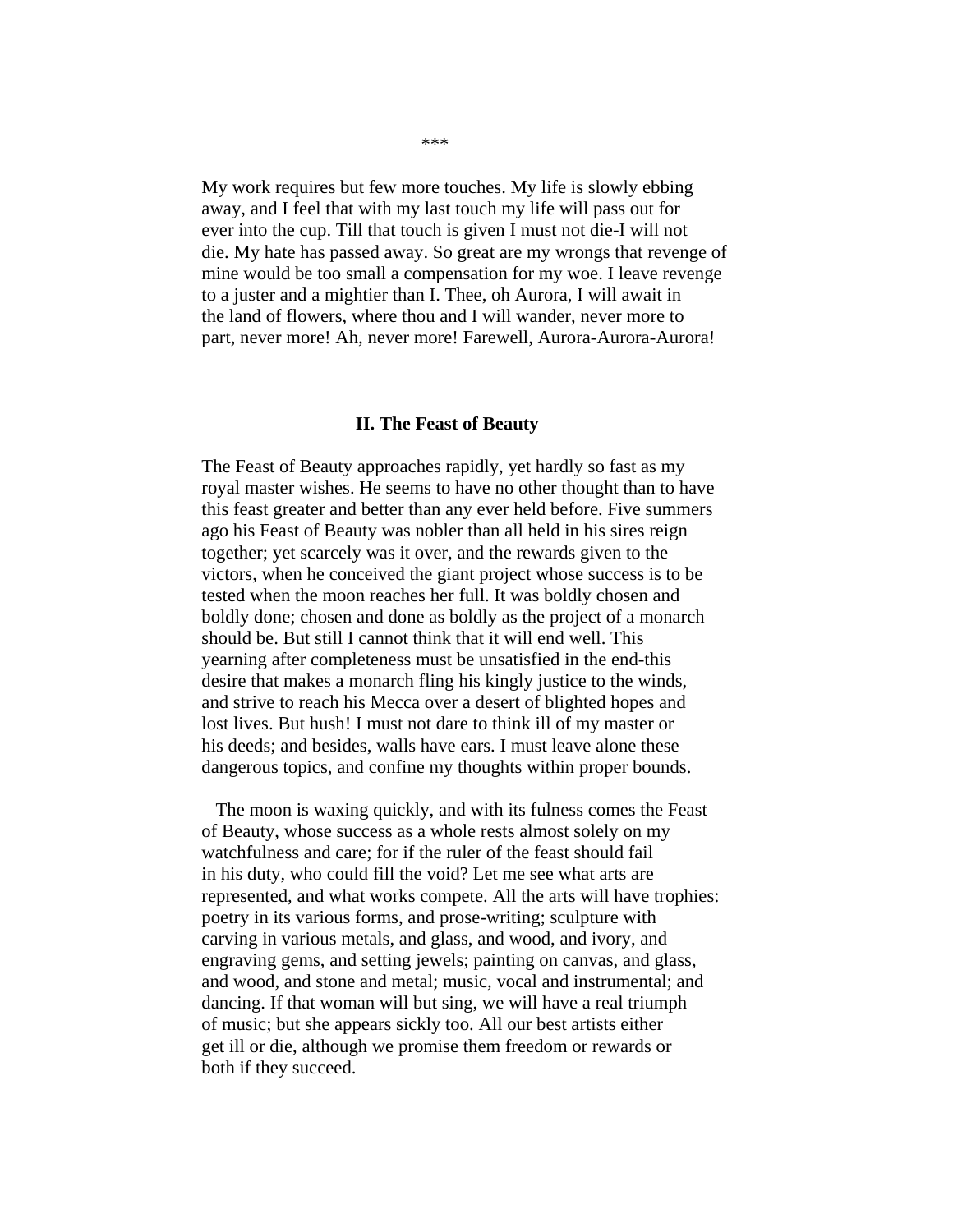Surely never yet was a Feast of Beauty so fair or so richly dowered as this which the full moon shall behold and hear; but ah! the crowning glory of the feast will be the crystal cup. Never yet have these eyes beheld such a form of beauty, such a wondrous mingling of substance and light. Surely some magic power must have helped to draw such loveliness from a cold block of crystal. I must be careful that no harm happens the vase. To-day when I touched it, it gave forth such a ringing sound that my heart jumped with fear lest it should sustain any injury. Henceforth, till I deliver it up to my master, no hand but my own shall touch it lest any harm should happen to it.

 Strange story has that cup. Born to life in the cell of a captive torn from his artist home beyond the sea, to enhance the splendour of a feast by his labour-seen at work by spies, and traced and followed till a chance-cruel chance for him-gave him into the hands of the emissaries of my master. He too, poor moth, fluttered about the flame: the name of freedom spurred him on to exertion till he wore away his life. The beauty of that cup was dearly bought for him. Many a man would forget his captivity whilst he worked at such a piece of loveliness; but he appeared to have some sorrow at his heart, some sorrow so great that it quenched his pride.

 How he used to rave at first! How he used to rush about his chamber, and then climb into the embrasure of his window, and gaze out away over the sea! Poor captive! perhaps over the sea some one waited for his coming who was dearer to him than many cups, even many cups as beautiful as this, if such could be on earth. . . . Well, well, we must all die soon or late, and who dies first escapes the more sorrow, perhaps, who knows? How, when he had commenced the cup, he used to sing all day long, from the moment the sun shot its first fiery arrow into the retreating hosts of night-clouds, till the shades of evening advancing drove the lingering sunbeams into the west-and always the same song!

 How he used to sing, all alone! Yet sometimes I could almost imagine I heard not one voice from his chamber, but two. . . . No more will it echo again from the wall of a dungeon, or from a hillside in free air. No more will his eyes behold the beauty of his crystal cup.

 It was well he lived to finish it. Often and often have I trembled to think of his death, as I saw him day by day grow weaker as he worked at the unfinished vase. Must his eyes never more behold the beauty that was born of his soul? Oh, never more! Oh Death, grim King of Terrors, how mighty is thy sceptre! All-powerful is the wave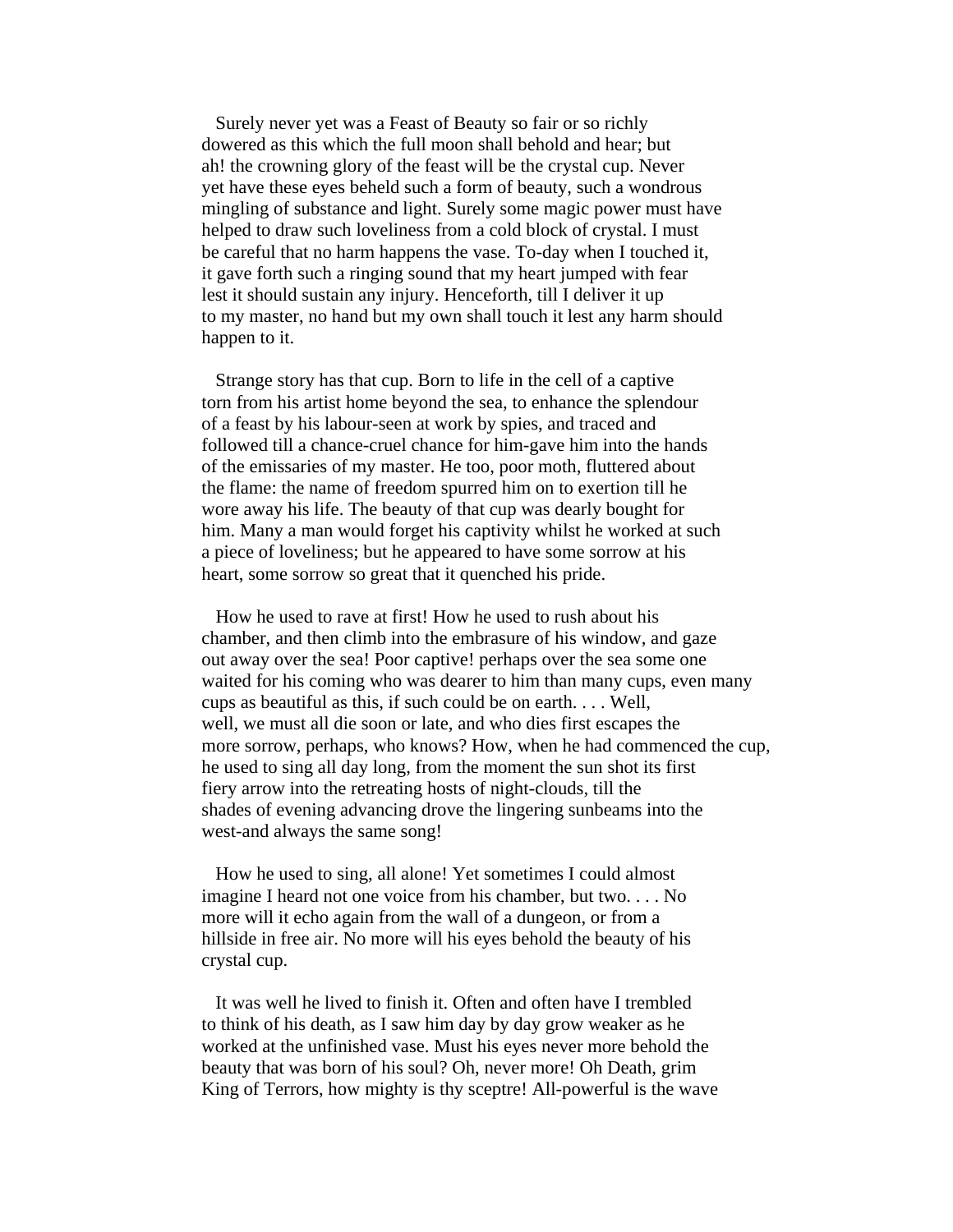of thy hand that summons us in turn to thy kingdom away beyond the poles!

 Would that thou, poor captive, hadst lived to behold thy triumph, for victory will be thine at the Feast of Beauty such as man never before achieved. Then thou mightst have heard the shout that hails the victor in the contest, and the plaudits that greet him as he passes out, a free man, through the palace gates. But now thy cup will come to light amid the smiles of beauty and rank and power, whilst thou liest there in thy lonely chamber, cold as the marble of its walls.

 And, after all, the feast will be imperfect, since the victors cannot all be crowned. I must ask my master's direction as to how a blank place of a competitor, should he prove a victor, is to be filled up. So late? I must see him ere the noontide hour of rest be past.

 $***$ 

Great Spirit! how I trembled as my master answered my question!

 I found him in his chamber, as usual in the noontide. He was lying on his couch disrobed, half-sleeping; and the drowsy zephyr, scented with rich odours from the garden, wafted through the windows at either side by the fans, lulled him to complete repose. The darkened chamber was cool and silent. From the vestibule came the murmuring of many fountains, and the pleasant splash of falling waters. 'Oh, happy,' said I, in my heart, 'oh, happy great King, that has such pleasures to enjoy!' The breeze from the fans swept over the strings of the AEolian harps, and a sweet, confused, happy melody arose like the murmuring of children's voices singing afar off in the valleys, and floating on the wind.

 As I entered the chamber softly, with muffled foot-fall and pent-in breath, I felt a kind of awe stealing over me. To me who was born and have dwelt all my life within the precincts of the court-to me who talk daily with my royal master, and take his minutest directions as to the coming feast-to me who had all my life looked up to my king as to a spirit, and had venerated him as more than mortal-came a feeling of almost horror; for my master looked then, in his quiet chamber, half-sleeping amid the drowsy music of the harps and fountains, more like a common man than a God. As the thought came to me I shuddered in affright, for it seemed to me that I had been guilty of sacrilege. So much had my veneration for my royal master become a part of my nature, that but to think of him as another man seemed like the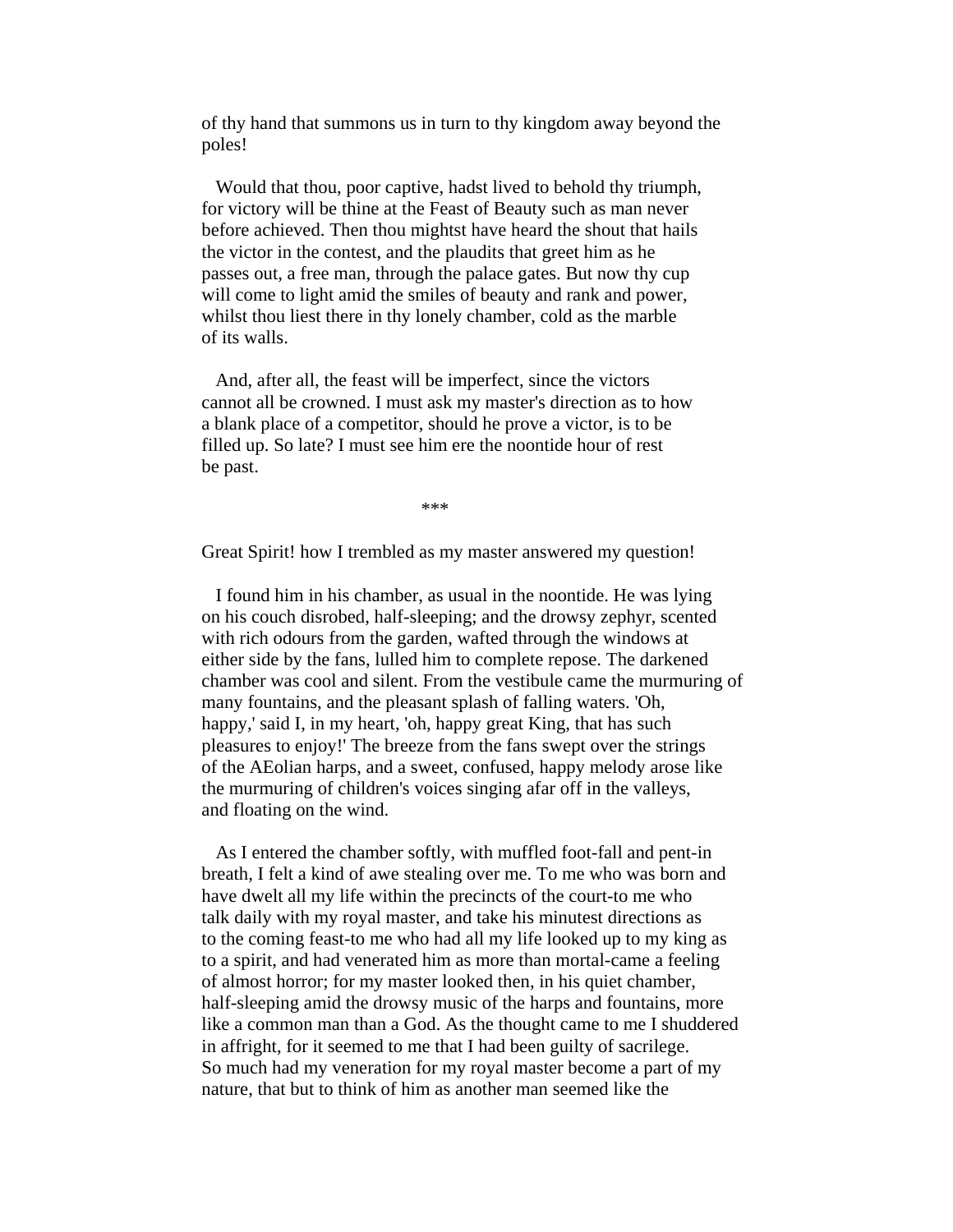anarchy of my own soul.

 I came beside the couch, and watched him in silence. He seemed to be half-listening to the fitful music; and as the melody swelled and died away his chest rose and fell as he breathed in unison with the sound.

 After a moment or two he appeared to become conscious of the presence of some one in the room, although by no motion of his face could I see that he heard any sound, and his eyes were shut. He opened his eyes, and, seeing me, asked, 'Was all right about the Feast of Beauty?' for that is the subject ever nearest to his thoughts. I answered that all was well, but that I had come to ask his royal pleasure as to how a vacant place amongst the competitors was to be filled up. He asked, 'How vacant?' and on my telling him, 'from death,' he asked again, quickly, 'Was the work finished?' When I told him that it was, he lay back again on his couch with a sigh of relief, for he had half arisen in his anxiety as he asked the question. Then he said, after a minute, 'All the competitors must be present at the feast.' 'All?' said I. 'All,' he answered again, 'alive or dead; for the old custom must be preserved, and the victors crowned.' He stayed still for a minute more, and then said, slowly, 'Victors or martyrs.' And I could see that the kingly spirit was coming back to him.

 Again he went on. 'This will be my last Feast of Beauty; and all the captives shall be set free. Too much sorrow has sprung already from my ambition. Too much injustice has soiled the name of king.'

 He said no more, but lay still and closed his eyes. I could see by the working of his hands and the heaving of his chest that some violent emotion troubled him, and the thought arose, 'He is a man, but he is yet a king; and, though a king as he is, still happiness is not for him. Great Spirit of Justice! thou metest out his pleasures and his woes to man, to king and slave alike! Thou lovest best to whom thou givest peace!'

 Gradually my master grew more calm, and at length sunk into a gentle slumber; but even in his sleep he breathed in unison with the swelling murmur of the harps.

 'To each is given,' said I gently, 'something in common with the world of actual things. Thy life, oh King, is bound by chains of sympathy to the voice of Truth, which is Music! Tremble, lest in the presence of a master-strain thou shouldst feel thy littleness, and die!' and I softly left the room.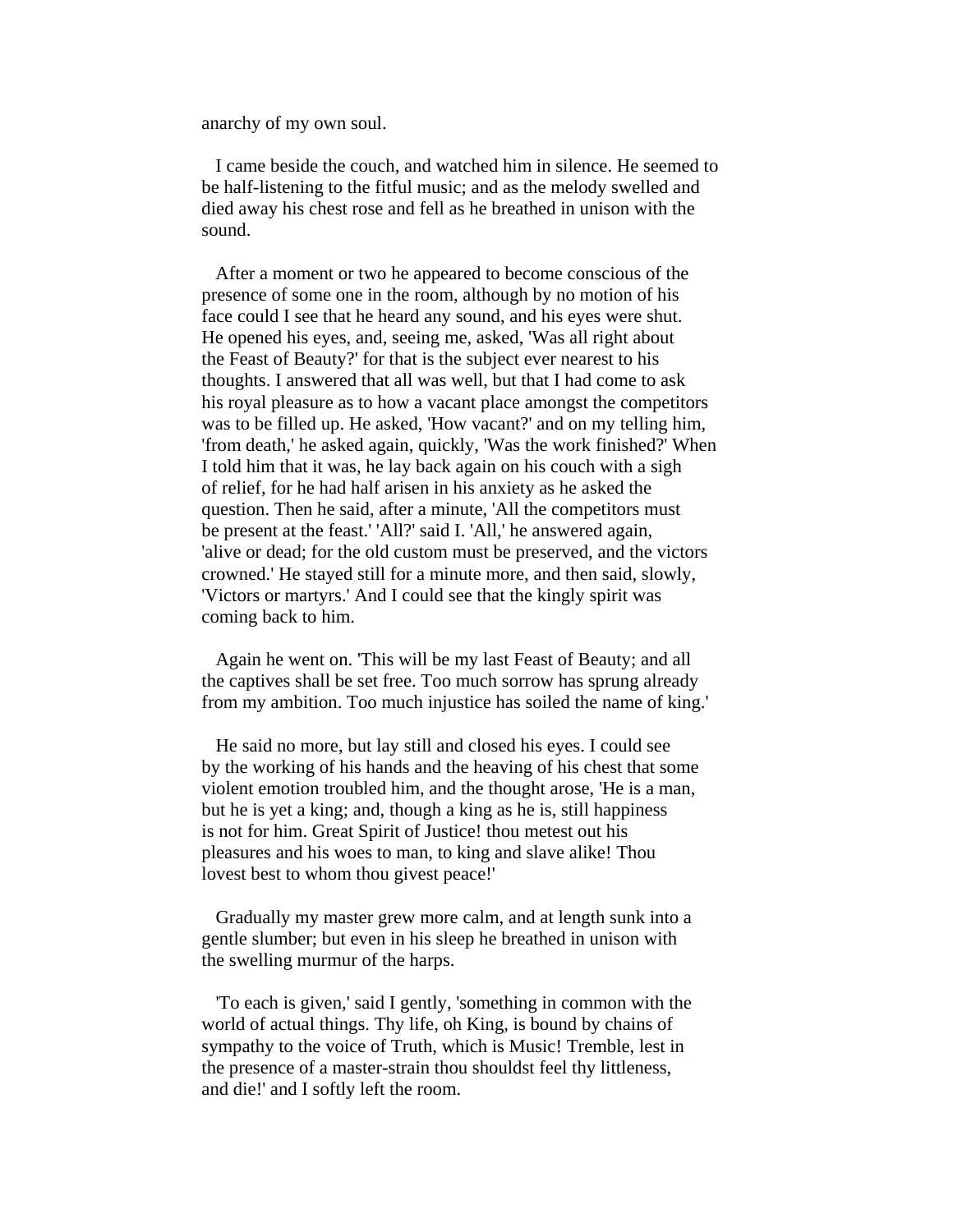#### **III. The Story of the Moonbeam**

Slowly I creep along the bosom of the waters.

 Sometimes I look back as I rise upon a billow, and see behind me many of my kin sitting each upon a wave-summit as upon a throne. So I go on for long, a power that I wist not forcing me onward, without will or purpose of mine.

 At length, as I rise upon a mimic wave, I see afar a hazy light that springs from a vast palace, through whose countless windows flame lamps and torches. But at the first view, as if my coming had been the signal, the lights disappear in an instant.

 Impatiently I await what may happen; and as I rise with each heart-beat of the sea, I look forward to where the torches had gleamed. Can it be a deed of darkness that shuns the light?

 $***$ 

The time has come when I can behold the palace without waiting to mount upon the waves. It is built of white marble, and rises steep from the brine. Its sea-front is glorious with columns and statues; and from the portals the marble steps sweep down, broad and wide to the waters, and below them, down as deep as I can see.

 No sound is heard, no light is seen. A solemn silence abounds, a perfect calm.

 Slowly I climb the palace walls, my brethren following as soldiers up a breach. I slide along the roofs, and as I look behind me walls and roofs are glistening as with silver. At length I meet with something smooth and hard and translucent; but through it I pass and enter a vast hall, where for an instant I hang in mid-air and wonder.

 My coming has been the signal for such a burst of harmony as brings back to my memory the music of the spheres as they rush through space; and in the full-swelling anthem of welcome I feel that I am indeed a sun-spirit, a child of light, and that this is homage to my master.

I look upon the face of a great monarch, who sits at the head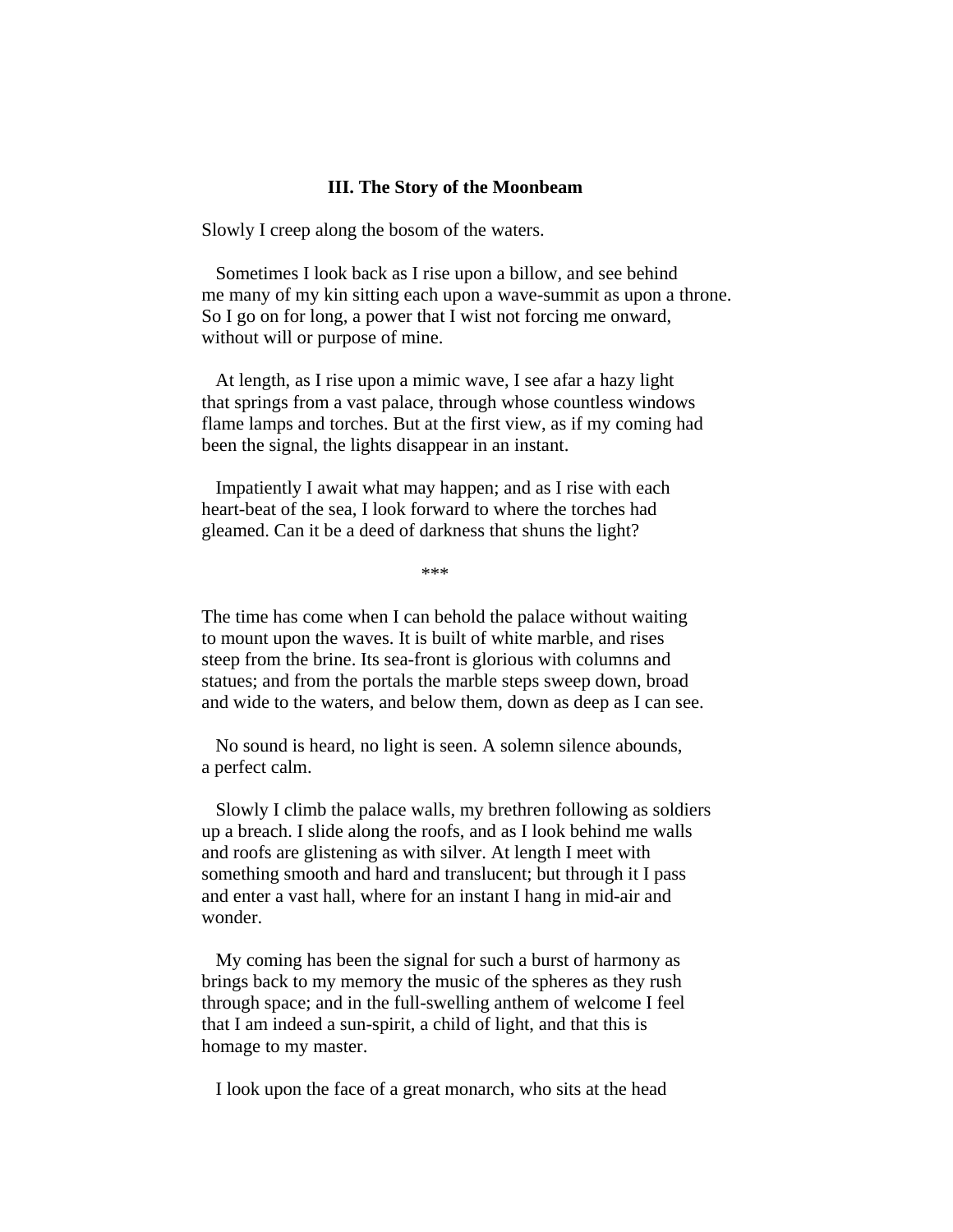of a banquet-table. He has turned his head upwards and backwards, and looks as if he had been awaiting my approach. He rises and fronts me with the ringing out of the welcome-song, and all the others in the great hall turn towards me as well. I can see their eyes gleaming. Down along the immense table, laden with plate and glass and flowers, they stand holding each a cup of ruby wine, with which they pledge the monarch when the song is ended, as they drink success to him and to the 'Feast of Beauty.'

 I survey the hall. An immense chamber, with marble walls covered with bas-reliefs and frescoes and sculptured figures, and panelled by great columns that rise along the surface and support a dome-ceiling painted wondrously; in its centre the glass lantern by which I entered.

 On the walls are hung pictures of various forms and sizes, and down the centre of the table stretches a raised platform on which are placed works of art of various kinds.

 At one side of the hall is a dais on which sit persons of both sexes with noble faces and lordly brows, but all wearing the same expression-care tempered by hope. All these hold scrolls in their hands.

 At the other side of the hall is a similar dais, on which sit others fairer to earthly view, less spiritual and more marked by surface-passion. They hold music-scores. All these look more joyous than those on the other platform, all save one, a woman, who sits with downcast face and dejected mien, as of one without hope. As my light falls at her feet she looks up, and I feel happy. The sympathy between us has called a faint gleam of hope to cheer that poor pale face.

 Many are the forms of art that rise above the banquet-table, and all are lovely to behold. I look on all with pleasure one by one, till I see the last of them at the end of the table away from the monarch, and then all the others seem as nothing to me. What is this that makes other forms of beauty seem as nought when compared with it, when brought within the radius of its lustre? A crystal cup, wrought with such wondrous skill that light seems to lose its individual glory as it shines upon it and is merged in its beauty. '0h Universal Mother, let me enter there. Let my life be merged in its beauty, and no more will I regret my sun-strength hidden deep in the chasms of my moon-mother. Let me live there and perish there, and I will be joyous whilst it lasts, and content to pass into the great vortex of nothingness to be born again when the glory of the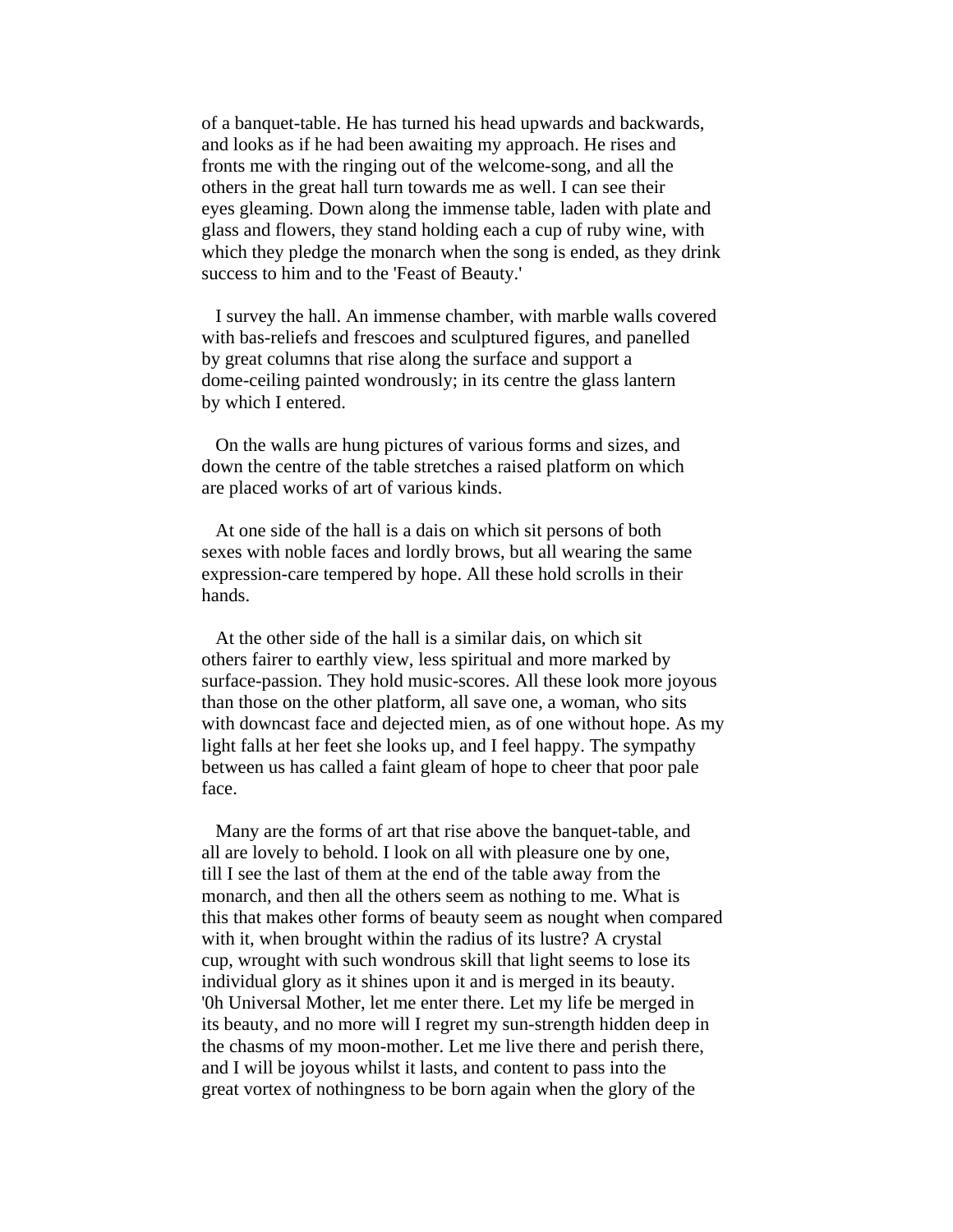cup has fled.'

 Can it be that my wish is granted, that I have entered the cup and become a part of its beauty? 'Great Mother, I thank thee.'

 Has the cup life? or is it merely its wondrous perfectness that makes it tremble, like a beating heart, in unison with the ebb and flow, the great wave-pulse of nature? To me it feels as if it had life.

 I look through the crystal walls and see at the end of the table, isolated from all others, the figure of a man seated. Are those cords that bind his limbs? How suits that crown of laurel those wide, dim eyes, and that pallid hue? It is passing strange. This Feast of Beauty holds some dread secrets, and sees some wondrous sights.

 I hear a voice of strange, rich sweetness, yet wavering-the voice of one almost a king by nature. He is standing up; I see him through my palace-wall. He calls a name and sits down again.

 Again I hear a voice from the platform of scrolls, the Throne of Brows; and again I look and behold a man who stands trembling yet flushed, as though the morning light shone bright upon his soul. He reads in cadenced measure a song in praise of my moon-mother, the Feast of Beauty, and the king. As he speaks, he trembles no more, but seems inspired, and his voice rises to a tone of power and grandeur, and rings back from walls and dome. I hear his words distinctly, though saddened in tone, in the echo from my crystal home. He concludes and sits down, half-fainting, amid a whirlwind of applause, every note, every beat of which is echoed as the words had been.

 Again the monarch rises and calls 'Aurora,' that she may sing for freedom. The name echoes in the cup with a sweet, sad sound. So sad, so despairing seems the echo, that the hall seems to darken and the scene to grow dim.

'Can a sun-spirit mourn, or a crystal vessel weep?'

 She, the dejected one, rises from her seat on the Throne of Sound, and all eyes turn upon her save those of the pale one, laurel-crowned. Thrice she essays to begin, and thrice nought comes from her lips but a dry, husky sigh, till an old man who has been moving round the hall settling all things, cries out, in fear lest she should fail, 'Freedom!'